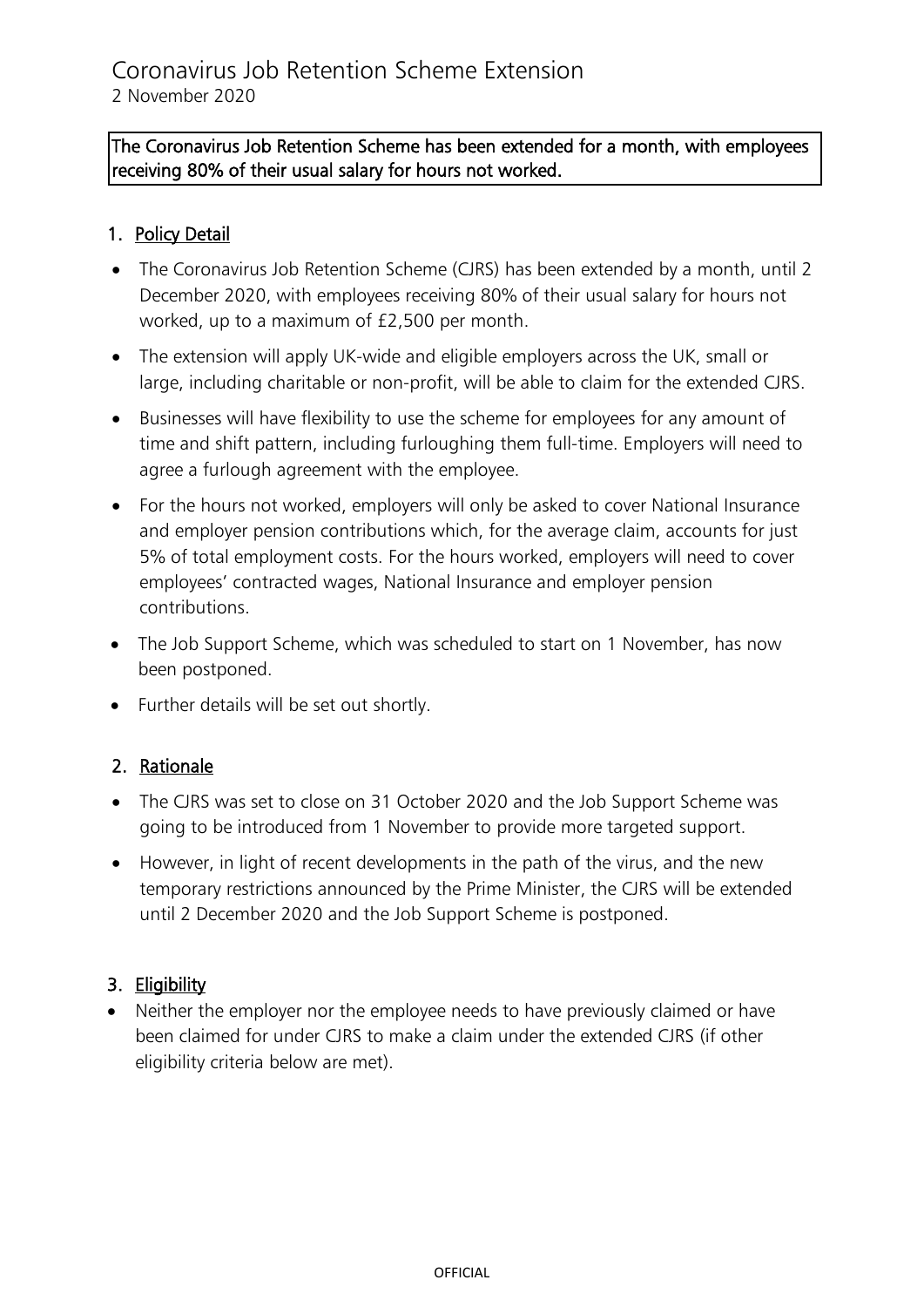# Coronavirus Job Retention Scheme Extension

#### 2 November 2020

## Employers

- All employers with a UK bank account and a UK PAYE payroll scheme that was registered on or before 30 October can claim the grant. This includes businesses, charities, recruitment agencies and public authorities.
- The Government expects that publicly funded organisations will not use the scheme, as has already been the case for CJRS, but partially publicly funded organisations may be eligible where their private revenues have been disrupted. All other eligibility requirements apply to these employers.

## Employees

- Furloughed employees must have been employed and on an employer's PAYE payroll on 30th October 2020. This means a Real Time Information (RTI) submission notifying payment for that employee to HMRC must have been made on or before 30th October 2020.
- As under the current CJRS rules, employees can be on any type of employment contract.
- Employers can claim the grant for the hours their employees are not working, calculated by reference to their usual hours worked in a claim period.
- If employees were on payroll as of 23 September 2020 (i.e. notified to HMRC on an RTI submission on or before 23 September) and were made redundant or stopped working for their employer afterwards, they can also qualify for the scheme if their employer re-employs them.

## 4. Support provided

- For hours not worked by the employee, the government will pay 80% of wages up to a cap of £2,500. The grant must be paid to the employee in full. The £2,500 cap is proportional to the hours not worked.
- For the hours the employee does not work, employers will only pay employer NICs and pension contributions.
- As with the current CJRS, employers are still able to choose to top up employee wages above the scheme grant at their own expense if they wish.

## 5. Claims process

• The extended Coronavirus Job Retention Scheme will operate as the previous Scheme did. An employer can make their claim in anticipation of an imminent payroll run, at the point they run their payroll or after they have run their payroll. There will